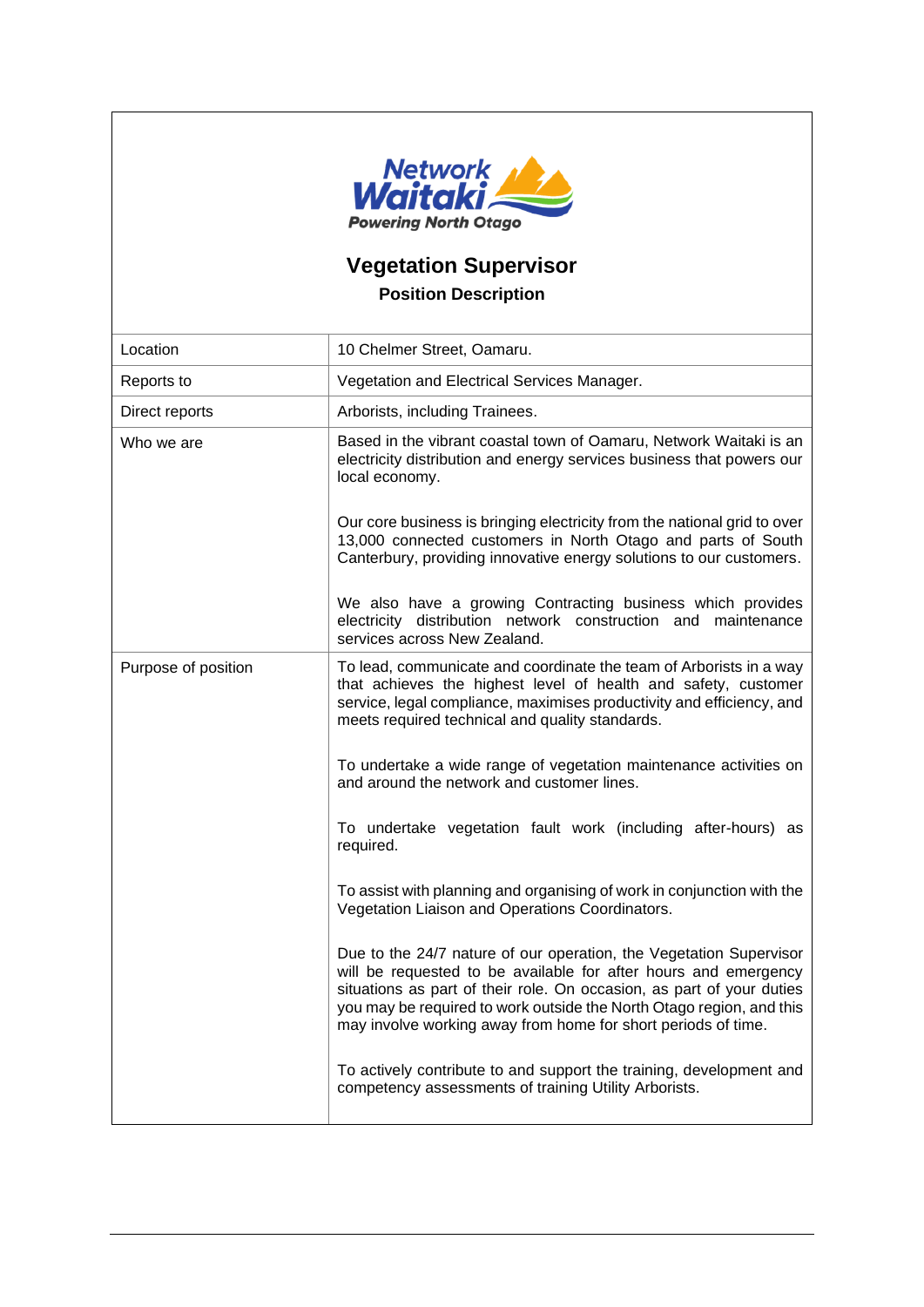### Key Accountabilities

#### **1. Health and safety**

- Provide effective safety leadership to the team, ensuring compliance with agreed health and safety processes and procedures, identifying hazards and controlling risk to ensure everyone goes home safely each day.
- Actively identify and control all risks which could cause serious harm.
- Ensure that all members of your team adhere to company policies and procedures.
- Identify, report and assist to eliminate hazards in your workplace.
- Ensure compliance with agreed health and safety processes and procedures.
- Ensure all actions do not present risk to yourself, your team, the public or your equipment and plant.

#### **2. People and Team Leadership**

- Providing modern leadership and guidance to the team to ensure alignment with company objectives, maintain productivity and the efficient achievement of those objectives.
- Contribute positively to Network Waitaki culture and share successes, learnings, and innovations within the Network Waitaki team which, as a result, delivers superior performance.
- Remain current with trends and best practice relating to vegetation maintenance activities, share and utilise this.
- Model expected behaviours to all colleagues, customers, and other stakeholders.
- Work in a manner that reflects a clear alignment with the values and expectations of Network Waitaki.
- Develop the skills and the abilities of the team through effective coaching, mentoring and training.
- Support, communicate and work collaboratively with the Vegetation Liaison.
- Take ownership of issues see it, own it, sort it.

#### **3. Work Planning and Management**

- Work with the Vegetation Liaison to ensure the planning of work activities ensures the effective utilisation of people, plant and resources
- Ensure effective management of delegated tasks to meet time, cost and quality expectations, and ensure any deviations are appropriately reported
- Actively manage your crew during down time and wet days to maximise productivity during these events.
- Ensure vehicles and equipment are kept safe, operational, with minimal damage, and in accordance with the Motor Vehicle Policy.
- Ensure that any defect or maintenance requirements are reported immediately.
- Complete routine and ad-hoc reporting on vegetation management activities and programme progress.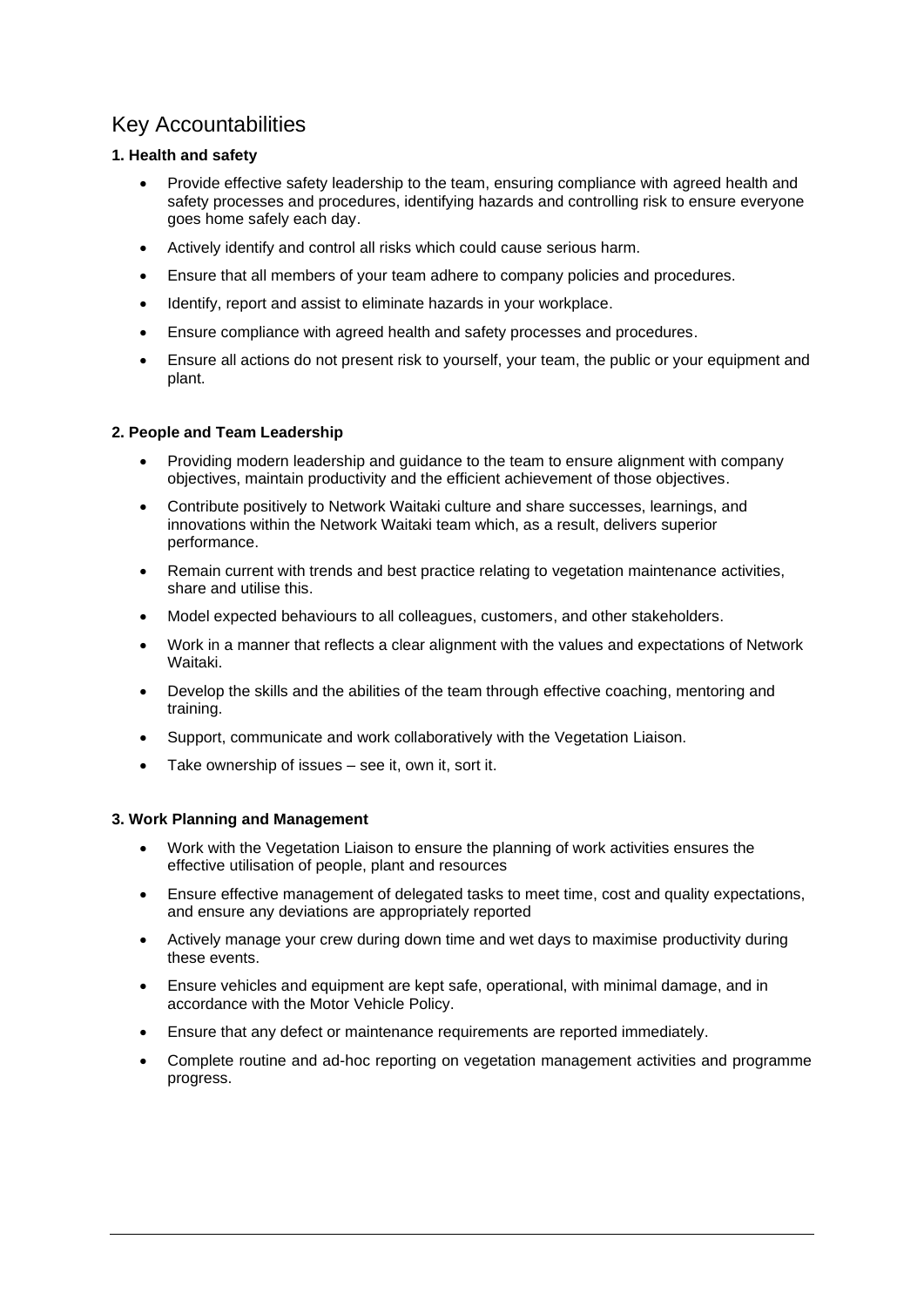#### **4. Vegetation Management**

- Undertake vegetation trimming and felling activities to ensure compliance with the *Electricity (Hazards from Trees) Regulations 2003*.
- Undertake site clean-up, removal of debris and/or chipping of trimmings as per agreement with the Vegetation Liaison.
- Coordinate with Network Control for safe access to, and work around, the network for live and de-energised vegetation management activities
- Contribute to the development and improvement of vegetation best practice, standards, procedures, guidelines and work methodologies to ensure continuous improvement and accuracy.
- Regularly refer to the vegetation best practice, standards, procedures, guidelines and work methodologies to ensure compliance.
- Provide feedback, completed work packs and accurate records to the Vegetation Liaison upon completion of each job.
- Actively identify non-compliant vegetation growth around the network as part of routine activities and contribute to developing a long-term schedule of upcoming planned vegetation activities.

#### **5. Quality**

- Ensure all work completed is in accordance with agreed standards and plans and meets good industry practice.
- Have pride in workmanship to ensure the best outcomes for Network Waitaki and tree owners, and to ensure network safety and reliability from vegetation management activities.
- Provide feedback on standards, procedures and equipment to ensure continuous improvement.
- Participate in reviews of completed work to ensure compliance and close out of outstanding issues.

### Key Performance Indicators

- Demonstrable leadership of team safety, wellbeing and productivity
- No injuries or harm to you or your team arising from your work and activities
- No lost time or productivity due to planning or organisational issues within your scope of influence
- All work is completed on time and to specification, with no rework required
- Demonstrated contribution to a positive, collaborative work culture which aligns with Network Waitaki's values.
- Exceptional customer service provided with no negative feedback received
- All required records and processes are completed within required timeframes
- Steady decline in required 1<sup>st</sup> cuts.
- $\bullet$  Steady increase in 2<sup>nd</sup> and/or customer paid cuts.
- Steady increase in private work.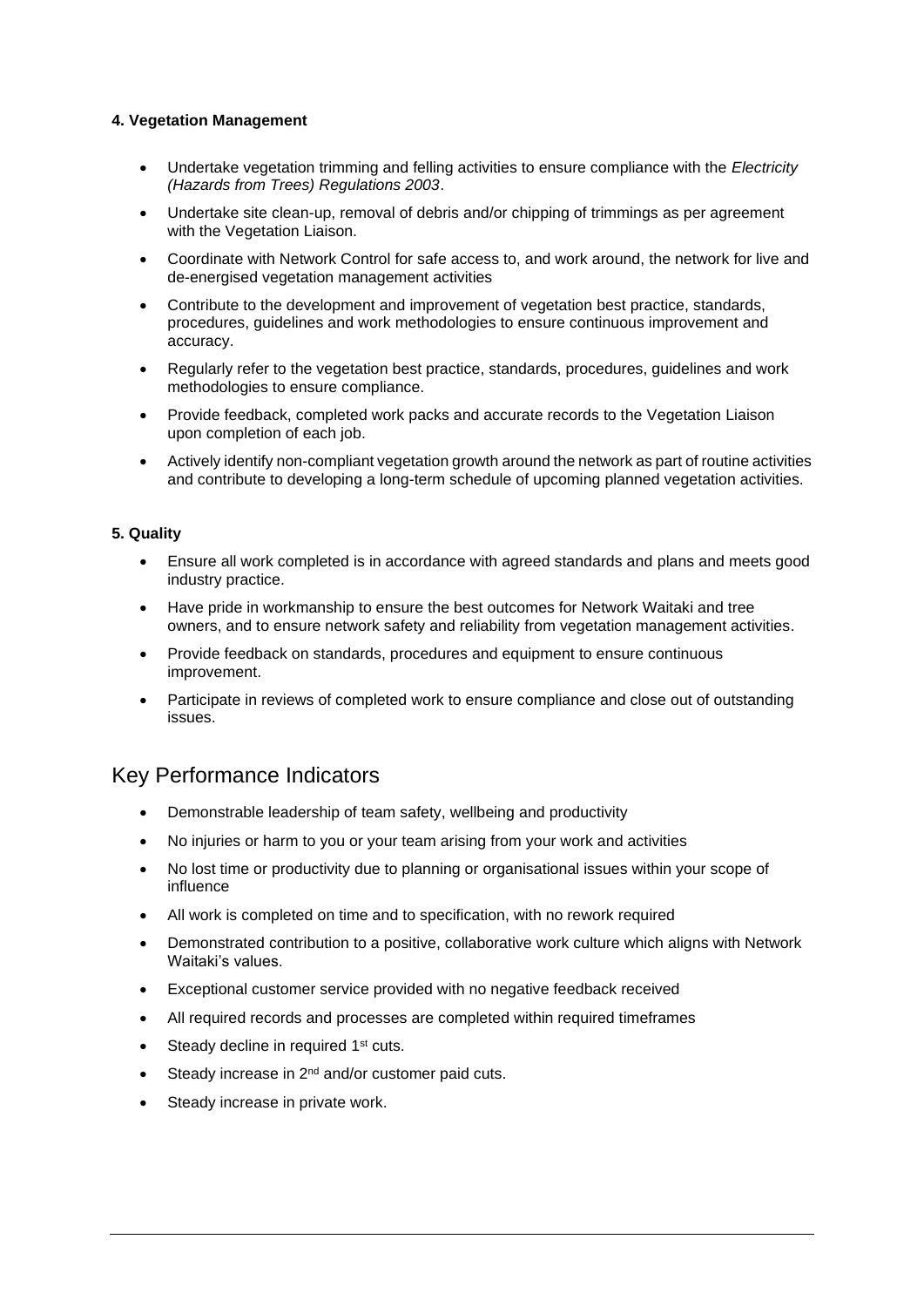## Preferred Attributes

| <b>Qualifications</b>      | Full NZ Driver's License Class 2 required                                                                                                      |  |
|----------------------------|------------------------------------------------------------------------------------------------------------------------------------------------|--|
|                            | Relevant arborist qualification (Level 4 Certificate in Arboriculture and/or<br>assessed equivalent)                                           |  |
|                            | Competent and Close Worker NZQA Unit Standards                                                                                                 |  |
| <b>Experience</b>          | 5+ years' experience as an arborist, including EWP operation and<br>climbing experience                                                        |  |
|                            | Good knowledge of vegetation maintenance requirements around<br>overhead distribution systems up to and including 33kV.                        |  |
|                            | Excellent verbal communication and interpersonal skills.                                                                                       |  |
|                            | High standard of written communications.                                                                                                       |  |
|                            | Good working knowledge of the Electricity (Hazards from Trees)<br>Regulations 2003.                                                            |  |
|                            | Familiar with common software applications (e.g. Outlook, Word, Excel)<br>and mobile technology.                                               |  |
|                            | Previous leadership or supervisory experience.                                                                                                 |  |
| <b>Fitness for</b><br>Work | Arborists need to be able bodied and physically fit to complete their duties<br>safely, including compliance with our Drug and Alcohol policy. |  |
|                            | A regular medical examination will be required for some positions.                                                                             |  |